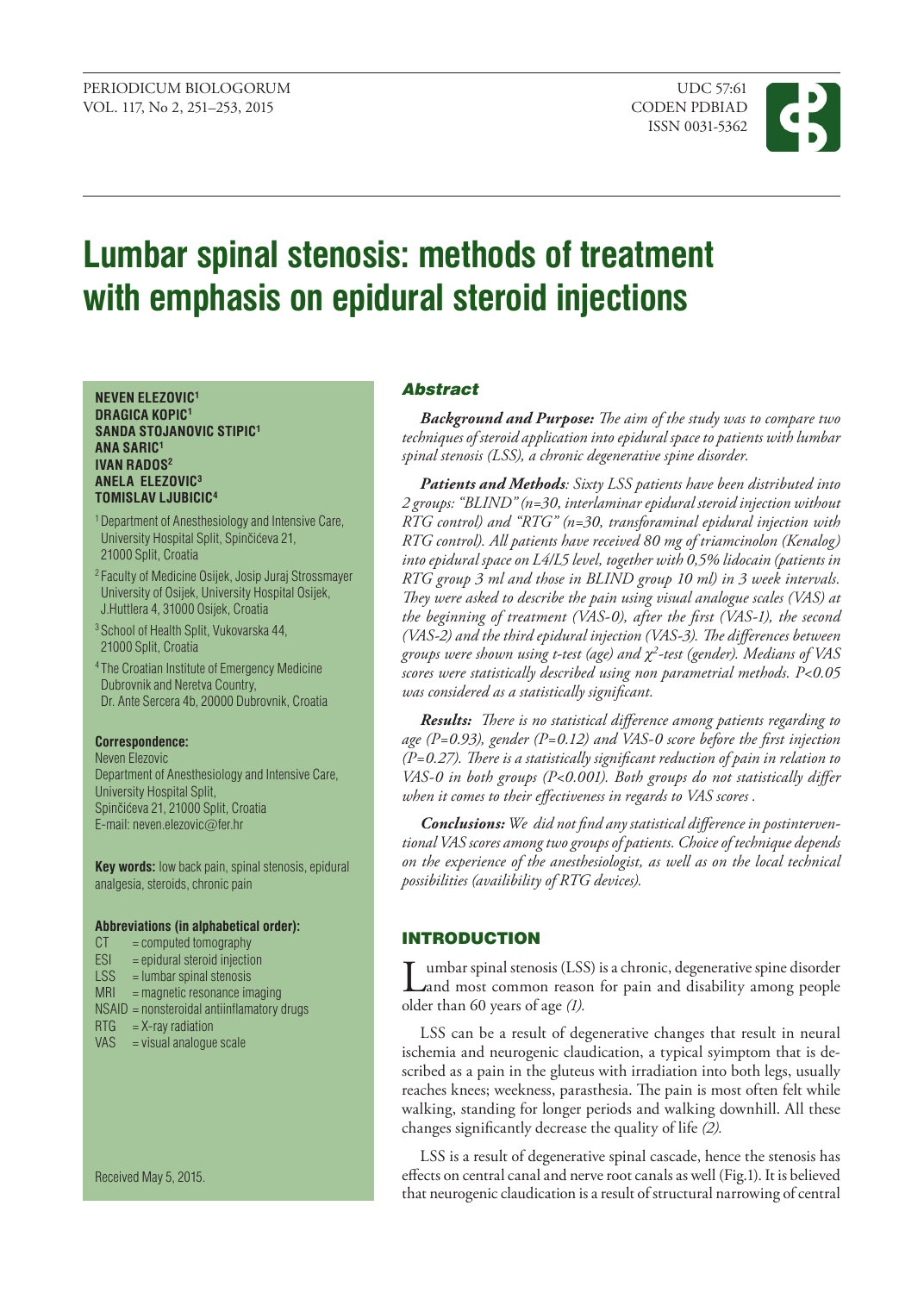

**Figure: 1.**

spinal canal, which impeds the venous return, thus causing venous hypertension and arterial ischemia of cauda equina *(3).*

The pain is decreased when leaning forward and over a supporting object (pushing a shopping trolley or walking with the aid of walkers). Since more areas are involved, patients suffering from LSS can have unilateral, bilateral, monoradicular or poliradicular symptoms *(4).*

#### **Pathogenesis**

LSS pathogenesis depends on multiple factors. There are vascular, biochemical and biomechanical factors that contribute to the signs and symptoms of LSS (3).

#### **Diagnosis**

Patients`history of illness states pain in glutei with irradiation into both legs, usually above and at the level of knees, weekness, parasthesia that increases while standing and walking.

The patients are at ease when flexing the spine. Computed tomography (CT) scans and magnetic resonance imaging (MRI) confirm the diagnosis.

Because of the involvement of more areas, patients with LSS can have unilateral, bilateral, monoradicular or poliradicular symptoms *(5).* 

## Treatment of degenerative lumbar stenosis

### Conservative

- Adjusting activities
- Walking aids (walkers)
- Drugs (Paracetamol, nonsteroidal antiinflamatory drugs, low doses of opioids)
- Physical therapy and exercises

Interventional

- Epidural steroid injections
- Surgery

Conservative treatment is used early in the course of illness and among patients with mild to moderate symptoms. Multidisciplinary treatment is necessary and should involve physical therapy, wellness, smoking cessation and weight loss, if needed *(6,7).*

#### Pharmacological treatment

The first choice are nonsteroidal antiinflamatory drugs (NSAID). Opioid analgetics undoubtedly decrease pain, but are still controversal as a treatment of spinal stenosis *(8).* There is not sufficient evidence that joint use of gabapentin and physical therapy decreases pain and improves walking distance *(9).* Moreover, there is not enough evidence for usage of muscle relaxants, prostaglandin and calcitonin.

Surgical treatments are used after all other options have failed and in patients that experience moderate to severe symptoms *(10, 11).*

When it comes to interventional methods, epidural steroid injections (ESI) are one of the most common used methods in treatment of chronic pain in lowerback and legs *(6, 12, 13).*

There are 3 most often used approaches when injecting steroids.

- interlaminar (blind method)
- caudal
- Ttransforaminal (controlled with RTG)

Transforaminal approach implies the use of RTG in order to reach the nerve root. That is why a smaller amount of drug can be used and that makes it superior to the two therapy approaches. However, the chances for nerve damage with this approach are significantly higher *(6, 14).*

The effectiveness of injecting steroids into epidural space of patients with LSS is wellknown. However, there are not so many papers that compare the difference between both techniques when it comes to pain relief. The aim of this retrospective study is to show the difference between transforaminal and interlaminar epidural steroids injections and theire efect on pain reduction.

### PATIENT AND METHODS

Sixty patients with LSS have been distributed into 2 groups: "BLIND"(n=30, interlaminar epidural steroid injection without RTG control) and "RTG" (n=30, transforaminal epidural injection with RTG control).Patients in both groups have received 80 mg of triamcinolon (Kenalog) into epidural space on L4/L5 level, together with 0,5% lidocain (patients in RTG group 3 ml and those in BLIND group10 ml). Patients from both groups received epidural steroid injections in 3 week intervals. They were asked to describe the pain using visual analogue scales (VAS) at the beginning of treatment (VAS-0),